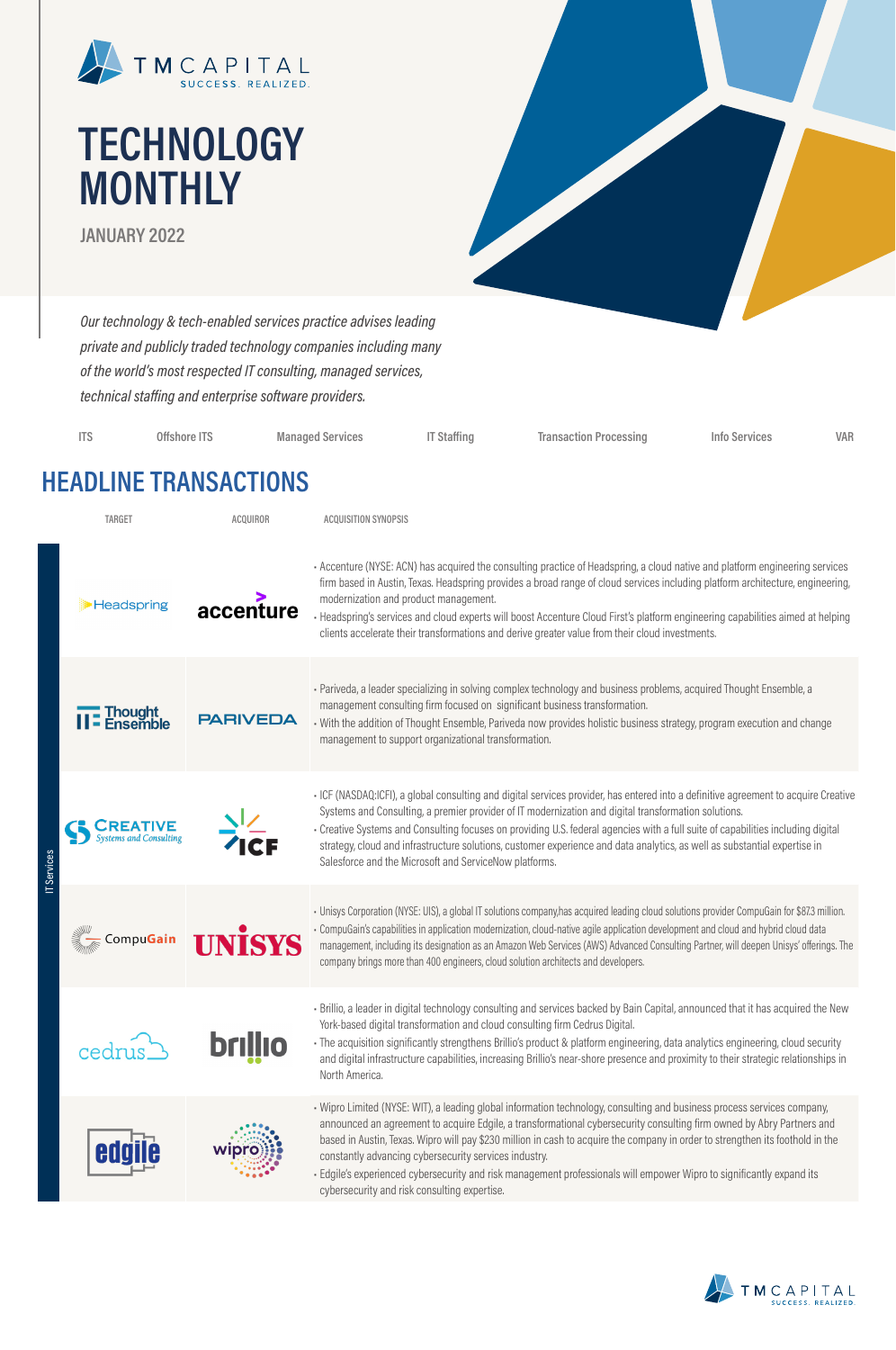### **TECHNOLOGY GROWTH & VALUATION TRENDS**

 **Enterprise Value / LTM Revenue**

**LTM Revenue Growth**

15.0%

6.0%

3.0%

 $-9.0\% + \cdots + \cdots$ 

12.0%

**5.6%**

 $\mathcal{L}(\mathcal{L}(\mathcal{L},\mathcal{L},\mathcal{L},\mathcal{L},\mathcal{L}))$ 



 **Enterprise Value / LTM EBITDA**



#### **LTM Gross & EBITDA Margin\***



**TEV / EBITDA**

**Info Services VAR**

**7.6% 7.4%**

**15.6%**

**ITS Offshore ITS IT Staffing**

**13.1%**